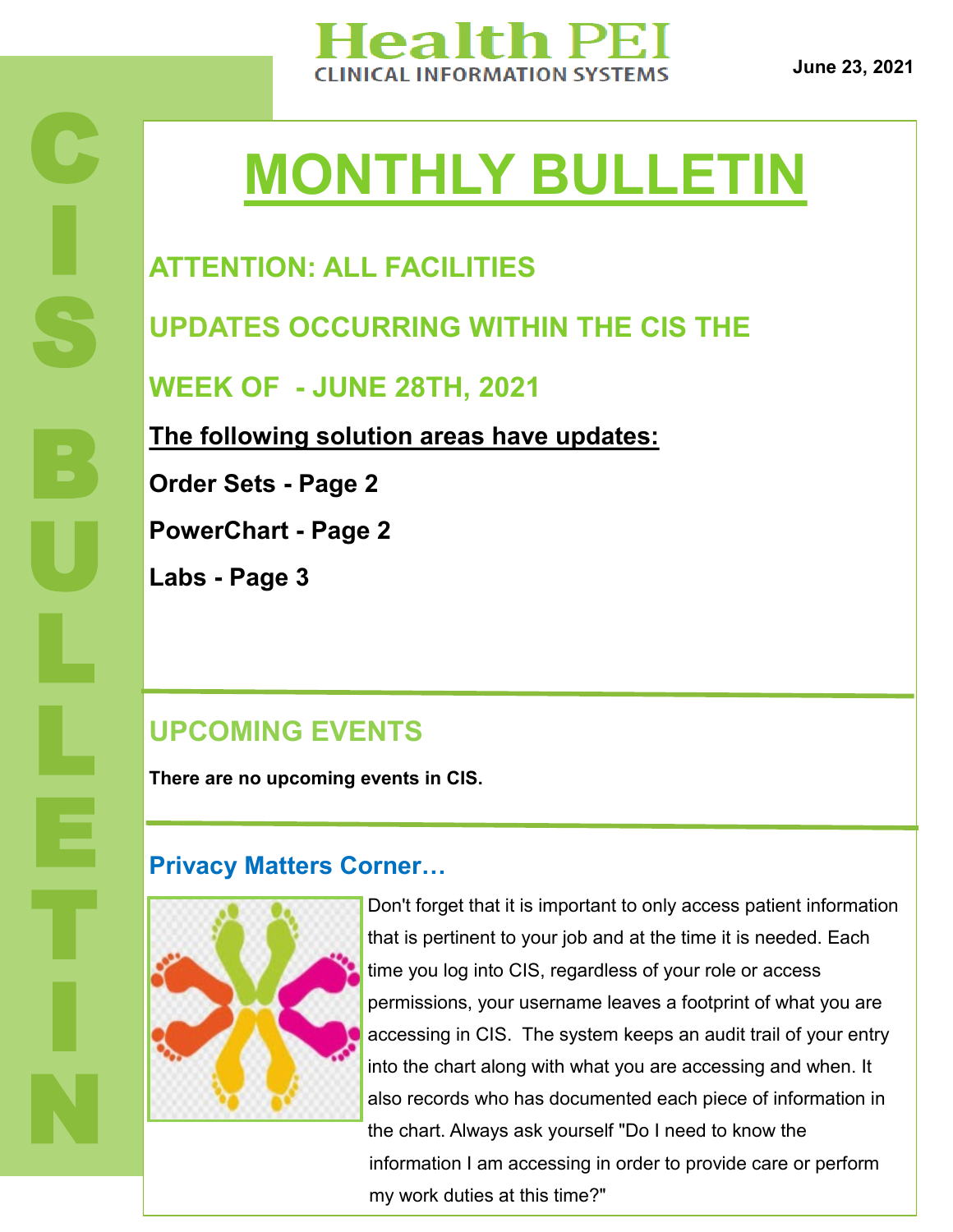

### **Order Set Update:**

**GENSURG MED GI BLEED & ED GI BLEED Order Sets -** Octreotide infusion rate change from 25 mcg/hr to 50 mcg/hr

#### **PowerChart Update:**

**Braden and Conley -** Every 7 day assessment have been reinstated. The task will fire to your task list 7 days after that last documented result.

**Obstetrics Shift Summary & Infant Shift Summary** (New Forms) - are available in the Ad Hoc Maternal Documentation folder.

#### **Care Compass Reminders -**

- Microbiology (culture) results will not post to CareCompass. Right click on the Quick Links to open Result Review
- Patient list Display. CareCompass opens to the list at the top of your Active list



 Refresh Rate: The Smart Refresh occurs every 3-7 minutes. **NOTE:** Opening the New order/new results window, charting a task, viewing the activity list will cause the Smart Refresh to reset to zero. The Smart Refresh does not update the Manual refresh counter in the upper right hand corner of the page.



**-2-**